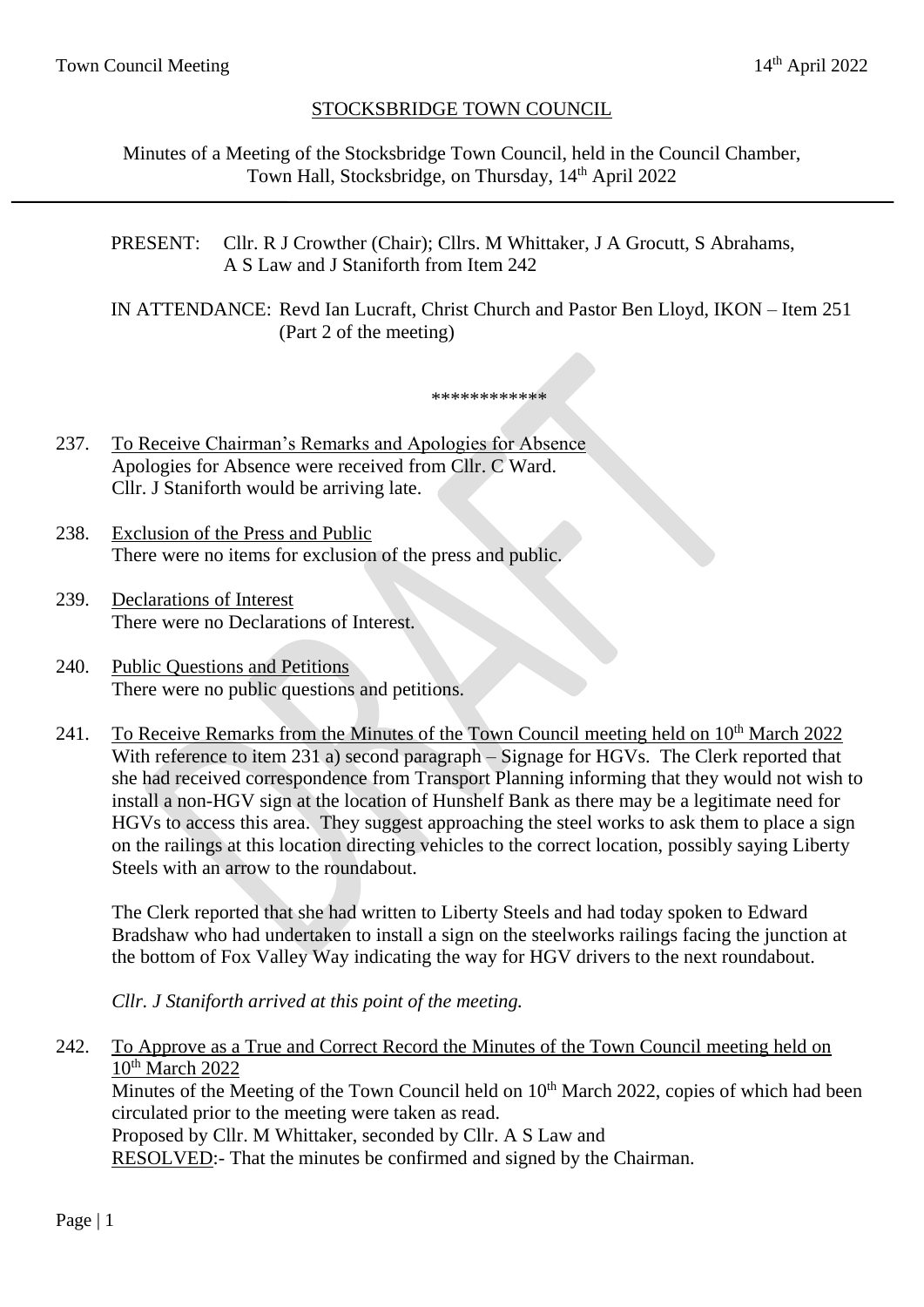243. Finances - To Receive and Approve Monthly Financial Statements

The Clerk reported that the details of the Monthly Financial Statements had been previously circulated.

Proposed by Cllr. J A Grocutt, seconded by Cllr. A S Law and

RESOLVED:- That the Town Council accept details of the Monthly Financial Statements for March 2022 as supplied by the Clerk.

The Clerk informed that monies remaining in the Grants and Community Events budget heads would be rolled forward to this financial year.

## 244. Yorkshire Local Councils Associations

Correspondence including:-

- White Rose Update, 18<sup>th</sup> March
- White Rose Update,  $25<sup>th</sup>$  March
- White Rose Update, 1<sup>st</sup> April
- White Rose Update, 8<sup>th</sup> April

- South Yorkshire Branch nomination paper for the election of branch chairman, vice-chairman and representatives for the YLC A Joint Executive Board Copies previously circulated.

## 245. UDAC

The Clerk reported that she had received correspondence from UDAC announcing their launch on 23rd April 2022 and how people can be involved.

### 246. Streets Ahead

The Clerk reported that she had received a copy of the Streets Ahead Newsletter, March 2022. Copies of this correspondence had been previously circulated to members'.

247. Royal British Legion

The Clerk reported that she had received minutes of a branch meeting of the Royal British Legion held on 9<sup>th</sup> March. T Curson had also queried whether the Clerk had managed to secure a band to play at the Remembrance Day Parade.

#### 248. SY Enhanced Plan and Scheme

The Clerk reported that she had received correspondence informing that at the South Yorkshire Mayoral Combined Authority Meeting held on 21 March 2022, the Enhanced Partnership Plan and the making of an Enhanced Partnership Scheme on 1<sup>st</sup> April 2022 were formally agreed, and will be implemented from  $10<sup>th</sup>$  June 2022.

249. Stocksbridge & District History Society

The Clerk reported that she had received correspondence from D Pindar, Stocksbridge & District History Society thanking the Town Council for their grant assistance towards new processors and extending their apologies for being unable to collect the cheque due to prior commitments, also inviting members to visit the museum once the new processors are installed.

# 250. Clerks Reports

SUD Partnership Meeting

The Clerk reported that she had attended the SUD Partnership meeting on 16<sup>th</sup> March, together with the Chairman, noting that it had been a productive meeting with positive outcomes on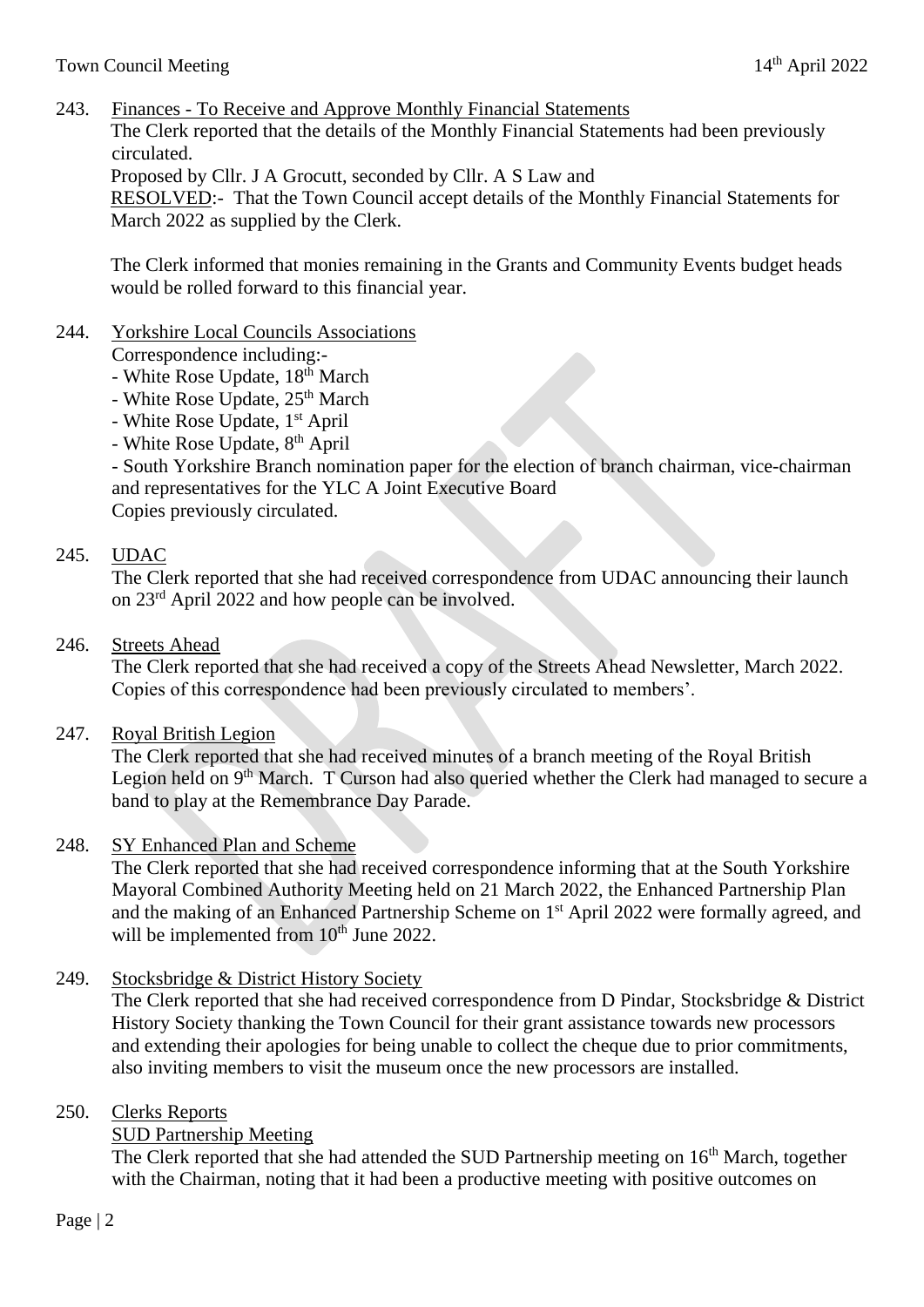issues raised, it being good to have several organisations around the table together to push matters forward to a conclusion. The Clerk noted that she had met the new Youth Worker and would be inviting him to attend a future Town Council meeting.

Members noted the ongoing anti-social behaviour around the Stubbin shops area, noting that there are still cameras in situ. The Clerk was requested to contact Ross Masters for an update on Police activity around the Stubbin area, asking if the cameras are of any use.

#### SLLP Legacy Meetings – Representation

The Clerk informed members that she had received a call from T Bagshaw, SLLP Committee requesting that Parish/Town Council representation be made at the SLLP Legacy/Development meetings which were held quarterly.

## Rundle Road Playground

The Clerk reported that she had just received correspondence from the Community Forestry Project Development Officer informing that they had today planted two trees and removed a dead tree from Rundle Road Playground and they hoped to plant a hedge along the fence line when the next tree planting season commenced in November.

The Clerk noted that they Opening Event, including the planting, had had to be postponed due to snow but that tree planting could only happen at certain times of the year. The Clerk undertook to contact A Rowland to ascertain if the Opening event could be re-arranged.

Proposed by Cllr. J A Grocutt, seconded by Cllr. S Abrahams and

RESOLVED:- That under the Public Bodies (Admission to Meetings) Act 1960, members of the press and public are excluded for the following item(s) of business as the Council considers that the nature of business to be transacted is prejudicial to the public interest.

# 251. Stocksbridge Food Bank

The Chairman welcomed Revd Ian Lucraft and Ben Lloyd who had been invited in order to inform members of plans to expand the Stocksbridge Food Bank. A paper outlining proposals had been previously circulated to members for consideration.

Revd IL informed that the couple running the Food Bank had decided to retire at the beginning of June which had lead to himself and Pastor BL thinking about the future development of the Food Bank, noting that the balance has changed the survival level for people as there are fewer benefits and no discretionary payments, families need 2x incomes to survive.

Cllr. MW queried whether there would be a religious tone to the proposals. Revd IL stated that they had deliberately moved away from this, although there would be someone available should anyone wish to speak privately.

Cllr. SA enquired whether the Food Bank would be able to be involved in the next round of the Participatory Budgeting Scheme. The Clerk noted that they would be able to put a project forward, along with any other groups, for consideration by members of the public. It would be down to the public who benefitted from the CIL funding.

The Chairman thanked both Revd I Lucraft and Pastor B Lloyd for attending the meeting and felt he could speak on behalf of Councillors to agree in principle to support the proposed project and items 1 and 3 of the requests made to the Town Council.

Proposed by Cllr. R J Crowther, seconded by Cllr. A S Law and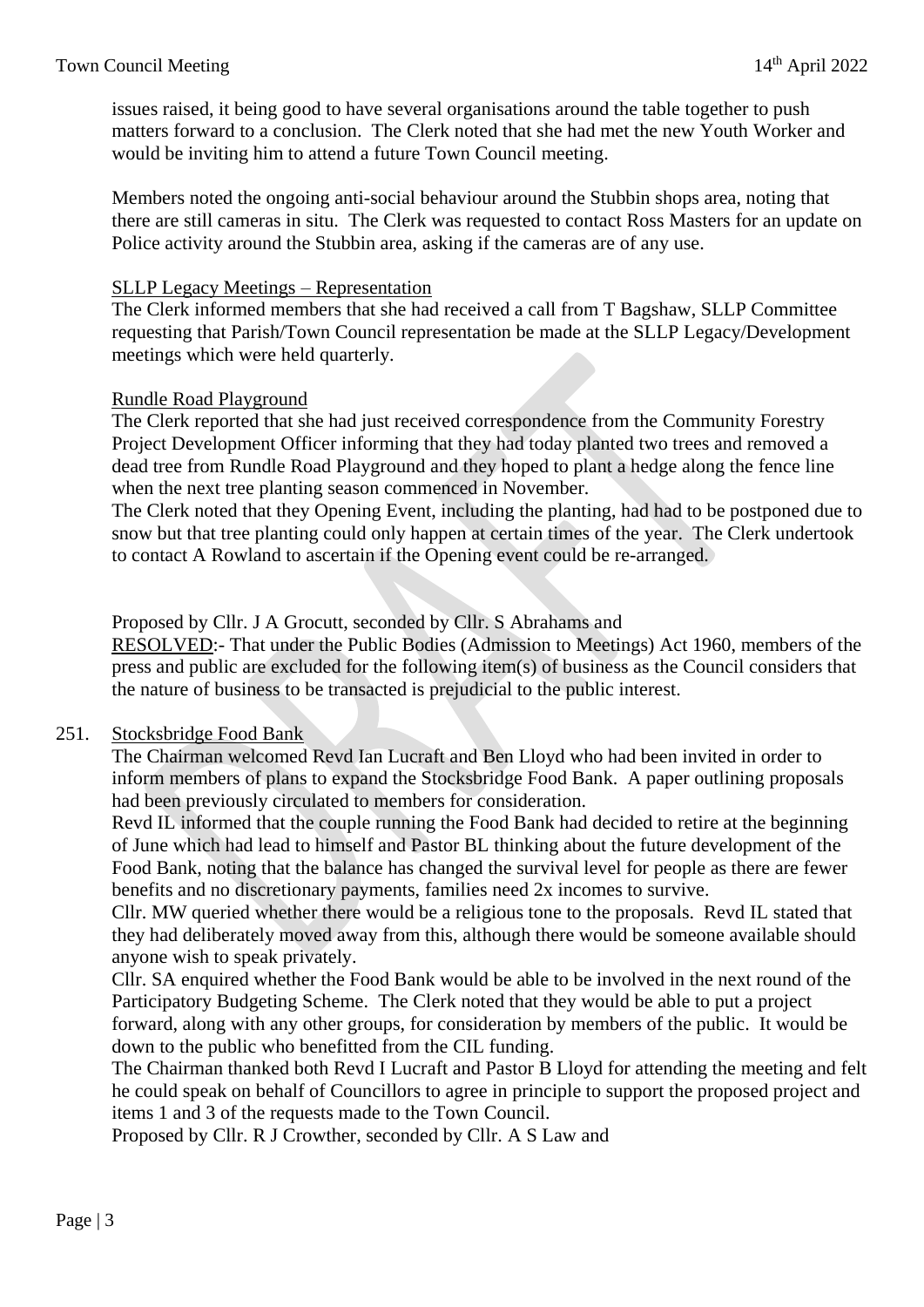RESOLVED:- That the Town Council agree in principle to support the idea of assisting the Food Bank project and items 1 and 3 of the proposals. Further discussion would be held in the future on other items once the project moved forward.

#### 252. To Receive Verbal Reports from Members'

a) Cllr. ASL reported that he had attended a successful TARA meeting.

Cllr. JAG queried whether plans for resident members contributions had been discussed and Cllr. SA requested clarification on whether Town Councillors attending could vote on issues.

b) Cllr. MW advised that he had attended the SCLC Easter Fayre as a stall holder. The event had been very successful with lots of visitors.

Cllr. MW had attended the SVP Steering Committee meeting and reported they ran a small deficit last year but had work lined up for the forthcoming financial year.

Cllr. MW raised the issue of a resident receiving a letter stating that their property was to be redeveloped as part of the Towns Fund scheme and a valuation offered to them, if they do not accept it could be a compulsory purchase order.

Cllr. JAG stated that the offer would have to be in line with the present housing climate and suggested that the resident also obtain a valuation of the property.

c) Cllr. SA updated members on The Venue noting that £5,000 had been set aside for community groups who are struggling to pay room rental.

Cllr. SA reported that UDAC continues to move forward with the constitution and bank account and are hoping for a launch date in September.

Cllr. SA stated that she was receiving distressing calls from employees of Dominos deliveries in Fox Valley noting rapidly deteriorating working conditions. These were very vulnerable people who were being taken advantage of and Cllr. SA felt very uncomfortable with the situation. Cllr. JAG noted that this was an issue citywide, particularly in the service industry, and she was meeting with the Sheffield Trades Council.

d) Cllr. JAG reported that she had attended a Digital Inclusion Meeting and it was hoped to set up pop up events/training in the near future, possible commencing with the Friday Drop In. Cllr. JAG had attended the Towns Fund consultation which had been well attended and a SYPTE/Stagecoach meeting.

Cllr. JAG enquired if members wished to receive updates regarding Ukraine families, noting that people offering their homes to refugees in the S36 area were not yet on the system.

Cllr. JAG informed that the Trustees of the Stubbin Community Centre have been informed that they can re-enter the building but that they must produce a business plan moving forward. e) Cllr. JS reported that he had attended the SCLC Easter Fayre which had been very busy and the Craft Fayre at the Inman Pavilion which had been attended by 35 children.

253. To Receive a Verbal Report from the Mayor

The Mayor, Cllr. R J Crowther reported that he had attended the following events since the last meeting:-

16th March – SUD LAC Partnership Meeting Govenors meeting at the High School

254. To Consider Planning Applications and receive the Decisions of the Sheffield Planning and Highways Committee

Proposed 5G Telecommunications Installation for H3G UK

Site: Broomfield Lane Streetworks, Bracken Moor, Coal Pit Lane, Stubbin, Stocksbridge Type of Installation: Proposed 15.0m Phase 9 Monopole and associated ancillary works.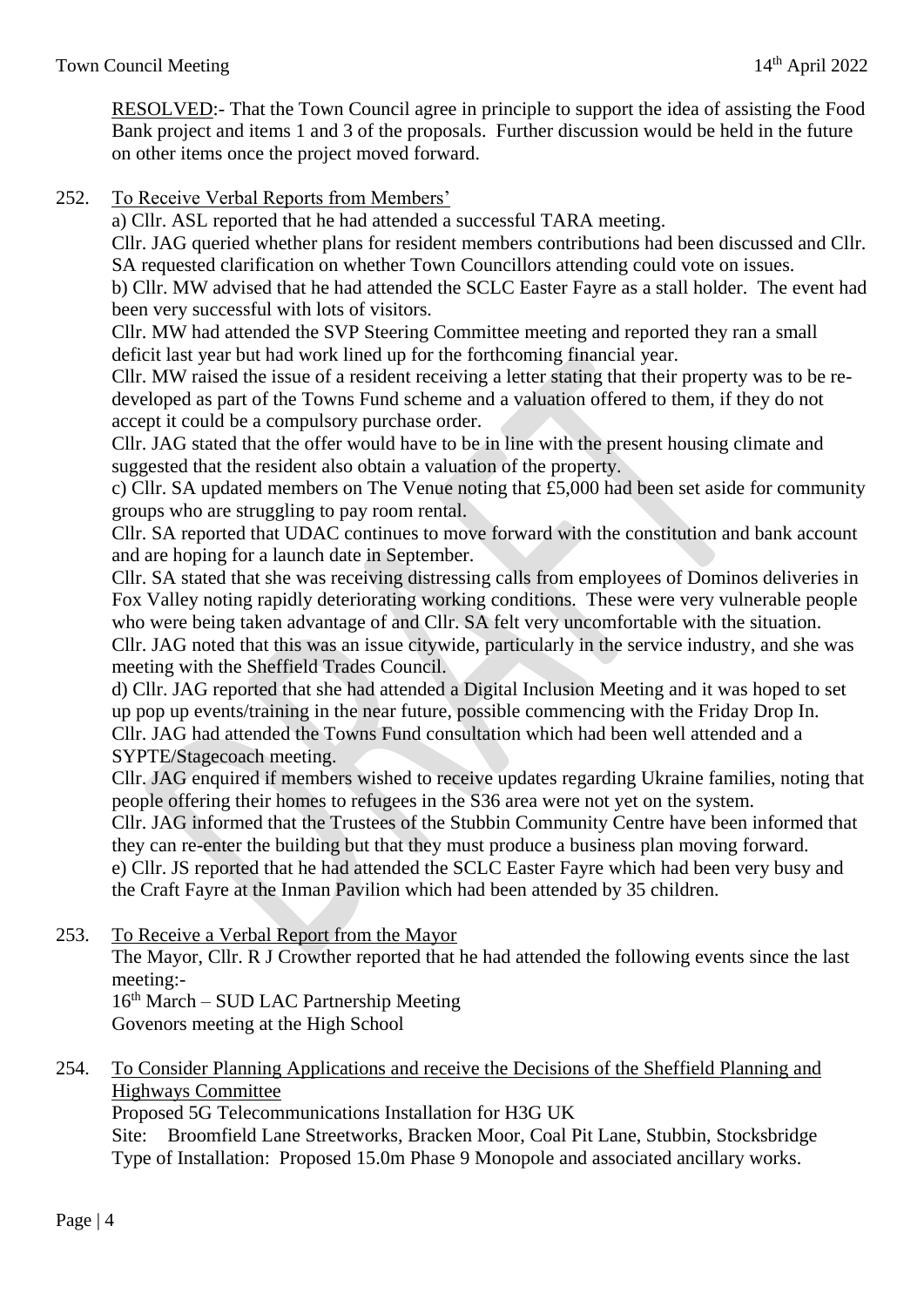The Clerk noted that an invitation had been issued for WHP Telecoms Ltd to attend a future meeting to discuss the application.

| 22/00948/FUL                                                                                                                                  |                                                                          | 17 Broomfield Road, Stocksbridge Erection of single-storey side extension   |  |  |  |
|-----------------------------------------------------------------------------------------------------------------------------------------------|--------------------------------------------------------------------------|-----------------------------------------------------------------------------|--|--|--|
|                                                                                                                                               |                                                                          | to dwellinghouse.                                                           |  |  |  |
| 22/00879/FUL                                                                                                                                  | 3 Red Fern Grove, Stocksbridge                                           | Demolition of detached garage, rear                                         |  |  |  |
|                                                                                                                                               |                                                                          | conservatory and side porch, and<br>erection of a two storey rear extension |  |  |  |
|                                                                                                                                               |                                                                          | with provision of raised patio, and                                         |  |  |  |
|                                                                                                                                               |                                                                          | erection of a detached garage to rear of                                    |  |  |  |
|                                                                                                                                               |                                                                          | dwellinghouse.                                                              |  |  |  |
| 22/00962/FUL                                                                                                                                  | Ewden Sewage Treatment Works,                                            | Upgrading of sewage treatment works                                         |  |  |  |
|                                                                                                                                               | Manchester Road, Stocksbridge                                            | including erection of 2x dosing kiosks,                                     |  |  |  |
|                                                                                                                                               |                                                                          | 1x blower kiosk, emergency shower                                           |  |  |  |
|                                                                                                                                               |                                                                          | unit, hardstanding delivery area/access                                     |  |  |  |
|                                                                                                                                               |                                                                          | road and external access stairs primary                                     |  |  |  |
|                                                                                                                                               |                                                                          | settlement tank (PST).                                                      |  |  |  |
| 22/01227/FUL                                                                                                                                  | The Cruck Barn, 33 Pen Nook                                              | Erection of oak frames, wooden                                              |  |  |  |
|                                                                                                                                               | Close, Deepcar                                                           | cladded double garage to front/side                                         |  |  |  |
| 22/01458/LBC                                                                                                                                  |                                                                          | of grade II listed barn.                                                    |  |  |  |
|                                                                                                                                               | The Cruck Barn, 33 Pen Nook<br>Close, Deepcar                            | Erection of oak frames, wooden<br>cladded double garage to front/side       |  |  |  |
|                                                                                                                                               |                                                                          | of grade II listed barn.                                                    |  |  |  |
|                                                                                                                                               |                                                                          |                                                                             |  |  |  |
| <b>Planning Applications - Decisions</b>                                                                                                      |                                                                          |                                                                             |  |  |  |
|                                                                                                                                               | The undermentioned planning application has been Granted Conditionally:- |                                                                             |  |  |  |
| 22/00112/FUL                                                                                                                                  | 18 Victoria Road, Stocksbridge                                           | Demolition of detached garage,                                              |  |  |  |
|                                                                                                                                               |                                                                          | erection of a two-storey side extension,                                    |  |  |  |
|                                                                                                                                               |                                                                          | single-storey front porch extension,                                        |  |  |  |
|                                                                                                                                               |                                                                          | alterations to ground floor front                                           |  |  |  |
|                                                                                                                                               |                                                                          | window to create square bay window                                          |  |  |  |
|                                                                                                                                               |                                                                          | and alterations to fenestration of                                          |  |  |  |
|                                                                                                                                               |                                                                          | dwellinghouse.                                                              |  |  |  |
| The undermentioned planning application has been Refused:-<br>22/00185/OUT<br>Land between 48 and 40 Haywood Outline application (all matters |                                                                          |                                                                             |  |  |  |
|                                                                                                                                               | Lane, Deepcar                                                            | reserved) for the erection of 5                                             |  |  |  |
|                                                                                                                                               |                                                                          | dwellings (re-submission).                                                  |  |  |  |
|                                                                                                                                               | The undermentioned planning applications have been Withdrawn:            |                                                                             |  |  |  |
| 21/05340/FUL                                                                                                                                  | Gate House, Henholmes,                                                   | Demolition of side extension and                                            |  |  |  |
|                                                                                                                                               | Manchester Road, Stocksbridge                                            | erection of single-storey side extension                                    |  |  |  |
|                                                                                                                                               |                                                                          | to dwellinghouse.                                                           |  |  |  |
| 22/00447/FUL                                                                                                                                  | 17 Unsliven Road, Stocksbridge                                           | Demolition of garage, erection of first                                     |  |  |  |
|                                                                                                                                               |                                                                          | floor, two-storey side and rear                                             |  |  |  |
|                                                                                                                                               |                                                                          | extensions with balcony to rear, and                                        |  |  |  |
|                                                                                                                                               |                                                                          | single-storey rear extension to                                             |  |  |  |

dwellinghouse. The undermentioned planning applications have been given Condition Application Decided:-<br>21/03035/COND1 Bowden Auto Repairs, Viola Application to approve details in 21/03035/COND1 Bowden Auto Repairs, Viola Application to approve details in<br>Bank, Stocksbridge relation to condition number 3. H relation to condition number 3. Historic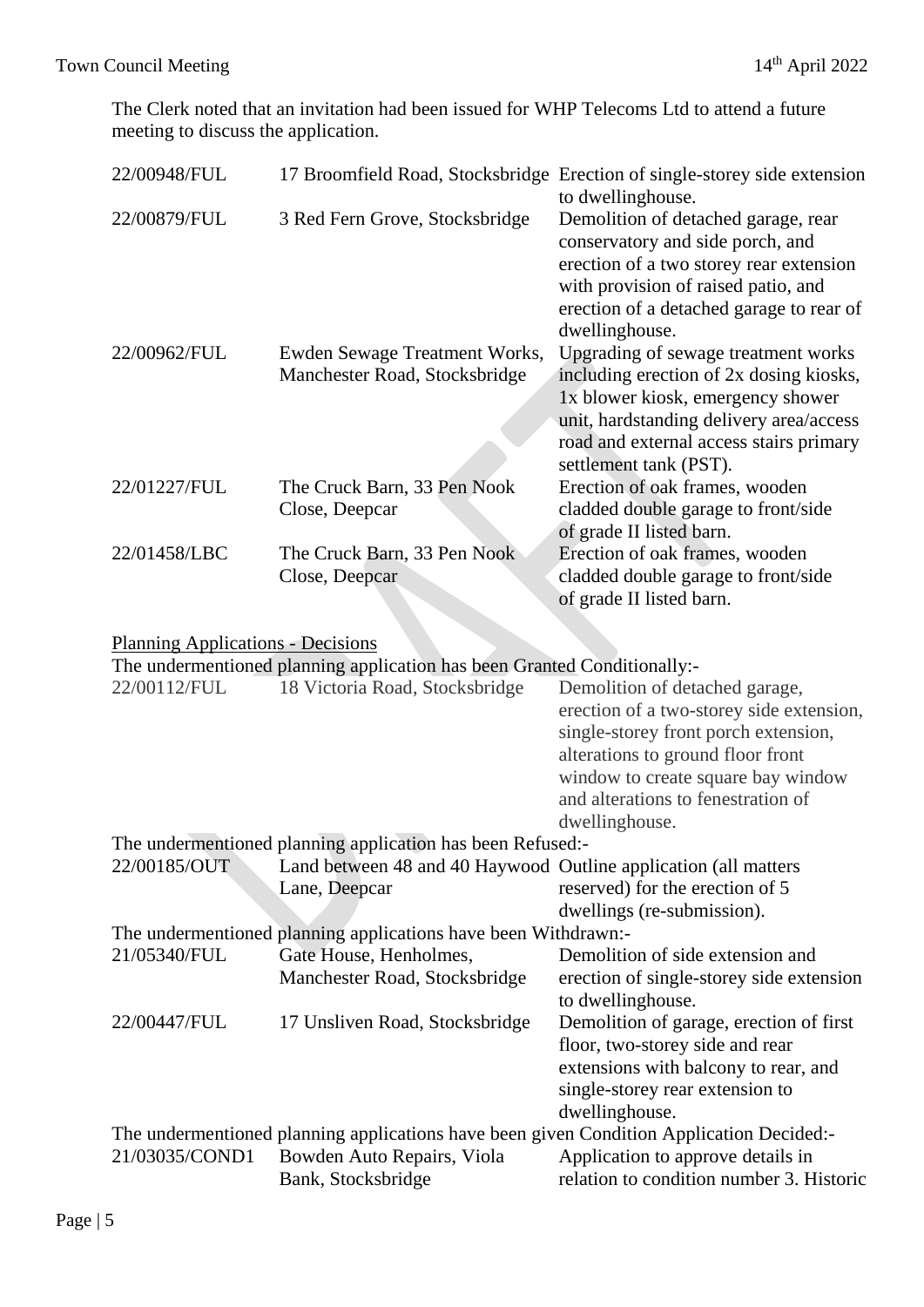Mine Entry, relating to planning

|                                           | permission 21/03035/FUL.              |
|-------------------------------------------|---------------------------------------|
| 17/04673/COND3 Land at junction with Carr | Application to approve details in     |
| Road, Hollin Busk Lane,                   | relation to condition number(s): $11$ |
| Deepcar                                   | (Written Scheme of Investigation)     |
|                                           | (WSI) imposed by planning             |
|                                           | permission 17/04673/OUT.              |

255. Recreation and Environment Committee Members discussed Minutes of the Meeting of the Recreation and Environment Committee of the Town Council held on 5<sup>th</sup> April 2022, copies of which had been circulated prior to the meeting.

Proposed by Cllr. J A Grocutt, seconded by Cllr. M Whittaker and

RESOLVED:- (i) That the minutes of the Recreation and Environment Committee be accepted. (ii) That the Town Council agree:-

(a)That the Annual Citizens Award for 2022 be awarded to:-

Jim and Pat Heathcote, Crossing Wardens at Stocksbridge Nursery Infant and Stocksbridge Junior Schools.

Friends of Oxley Park for the ongoing work at Oxley Park creating refurbished recreational facilities.

Stocksbridge & Deepcar Litter Pickers group, formed during the pandemic to tackle the ever increasing litter problems around the area.

(b) That each recipient be presented with a £50 gift voucher and a certificate.

256. Finance Committee Members discussed Minutes of the Meeting of the Finance Committee of the Town Council, held on  $5<sup>th</sup>$  April 2022, copies of which had been circulated prior to the meeting.

Proposed by Cllr. S Abrahams, seconded by Cllr. J Staniforth and

RESOLVED:- (i) That the minutes of the Finance Committee be accepted.

With reference to item 5 - Queens Platinum Jubilee – the Clerk tabled a further grant application for consideration.

The Meeting Place at Christ Church

Members considered a request from The Meeting Place at Christ Church for funding towards a garden party/afternoon tea with lawn games, music and other activities for its 40 members to celebrate the Queens Platinum Jubilee.

Proposed by Cllr. J A Grocutt, seconded by Cllr. R J Crowther and

RESOLVED:- That funding of £150 be awarded to The Meeting Place at Christ Church towards a garden party/afternoon tea with lawn games, music and other activities for its 40 members to celebrate the Queens Platinum Jubilee.

257. Accounts for Authorisation

Proposed by Cllr. J A Grocutt, seconded by Cllr. J Staniforth and RESOLVED:- (i) That cheques be signed in settlement of the undermentioned accounts:- Made Under Power

|                                      |                                      |         | Triauc Onuel TOWE    |  |
|--------------------------------------|--------------------------------------|---------|----------------------|--|
| Salaries/Tax/NI/Pensions             | April 2022                           |         | £3412.85 LGA72(S111) |  |
| <b>Yorkshire Local Councils Assn</b> | Annual Subscription $22/23$ £1508.00 |         | - 66                 |  |
| Peak Park Parishes Forum             | Annual Subscription $22/23$ £        | 6.00    | 66                   |  |
| Viking                               | Stationery                           | £ 24.43 | - 66                 |  |